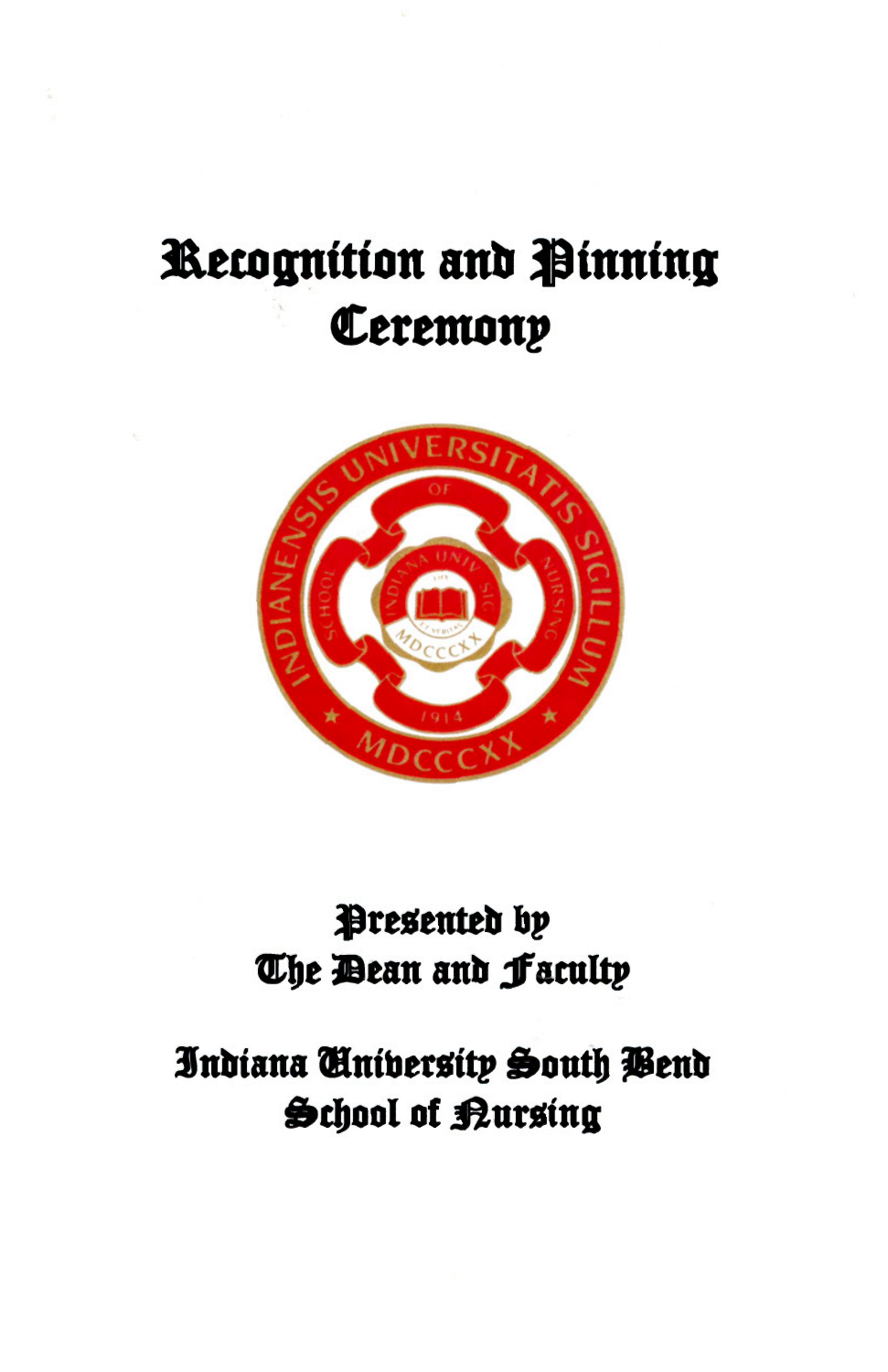### School of Nursing Seal

The Indiana University School of Nursing Seal was adopted in 1970 on the observance of the 150th Birthday of the University.

The Inner circle, including its shape, is taken from the seal of Indiana University, adopted in 1841. The open book is symbolic o£ education. *Lux Et Veritas,* Latin £or the light and truth, is the motto of the University.

A ribbon-design border with the inscription "School of nursing" surrounds the inner circle and is adapted from the original school pin.

At the bottom of the border is 1914, the year of the openin8 o£ the school. The solid border surroundin8 the School of Nursing Seal, taken from the University Seal, has the inscription "lndianensis Universitatis Siaillum MDCCCXX" The translation is "Seal of Indiana University,  $1820$ ," the founding year of the University.

#### School of Nursing Pin

Graduates of the baccalaureate program receive School of Nursing pins which share many similarities and serve to bond toaether Indiana University alumni. In the center of the pin is the seal of Indiana University. An openness exists between the replica of the seal and outer circle, which designates the School of Nursing and the year the School of Nursing was founded, 1914.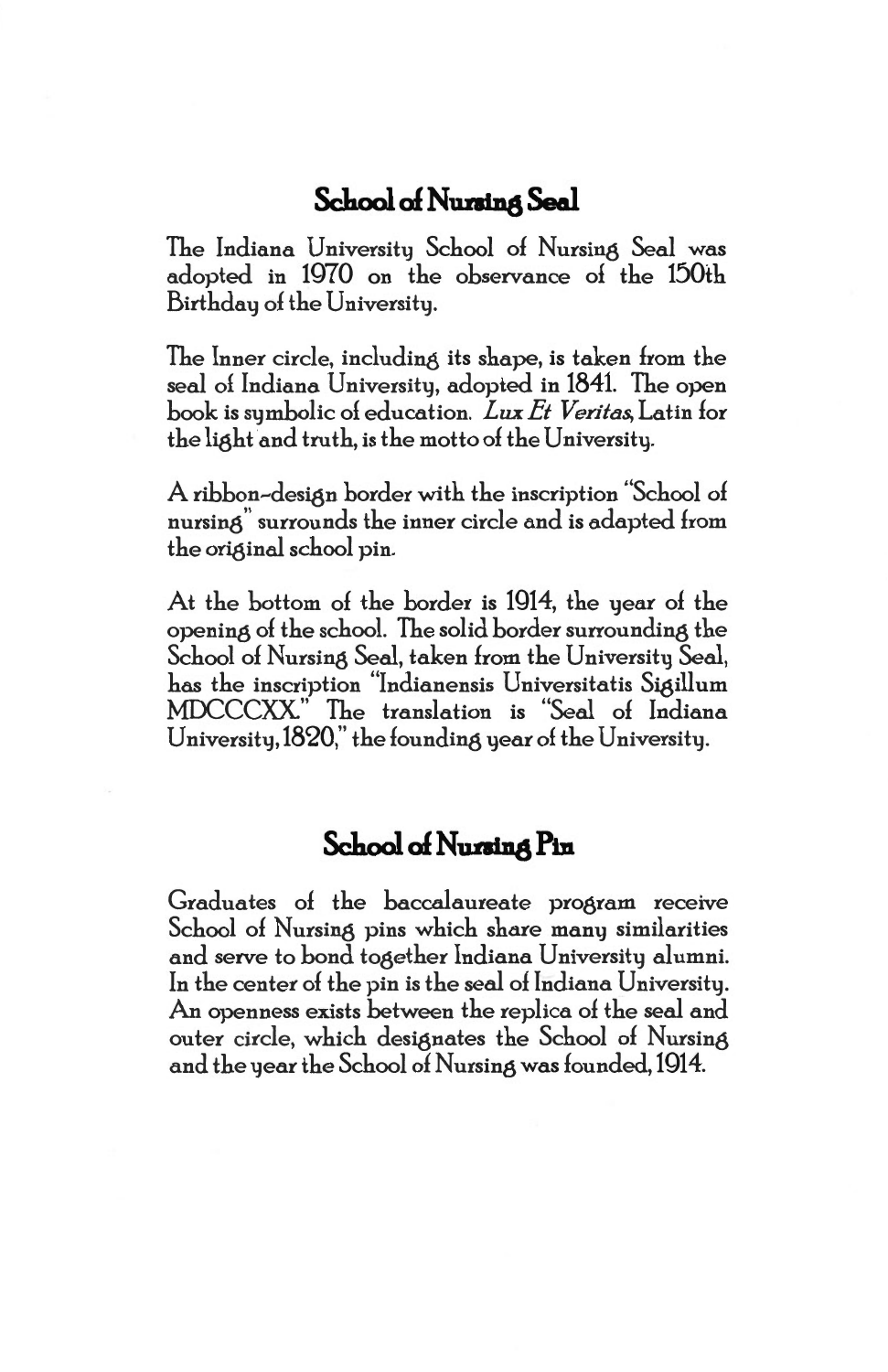## Recognition and Pinning Ceremony

## Indiana University South Bend

## School of Nursing

## Northside Hall Auditorium

Wednesday, April 30, 2008  $7:00$  p.m.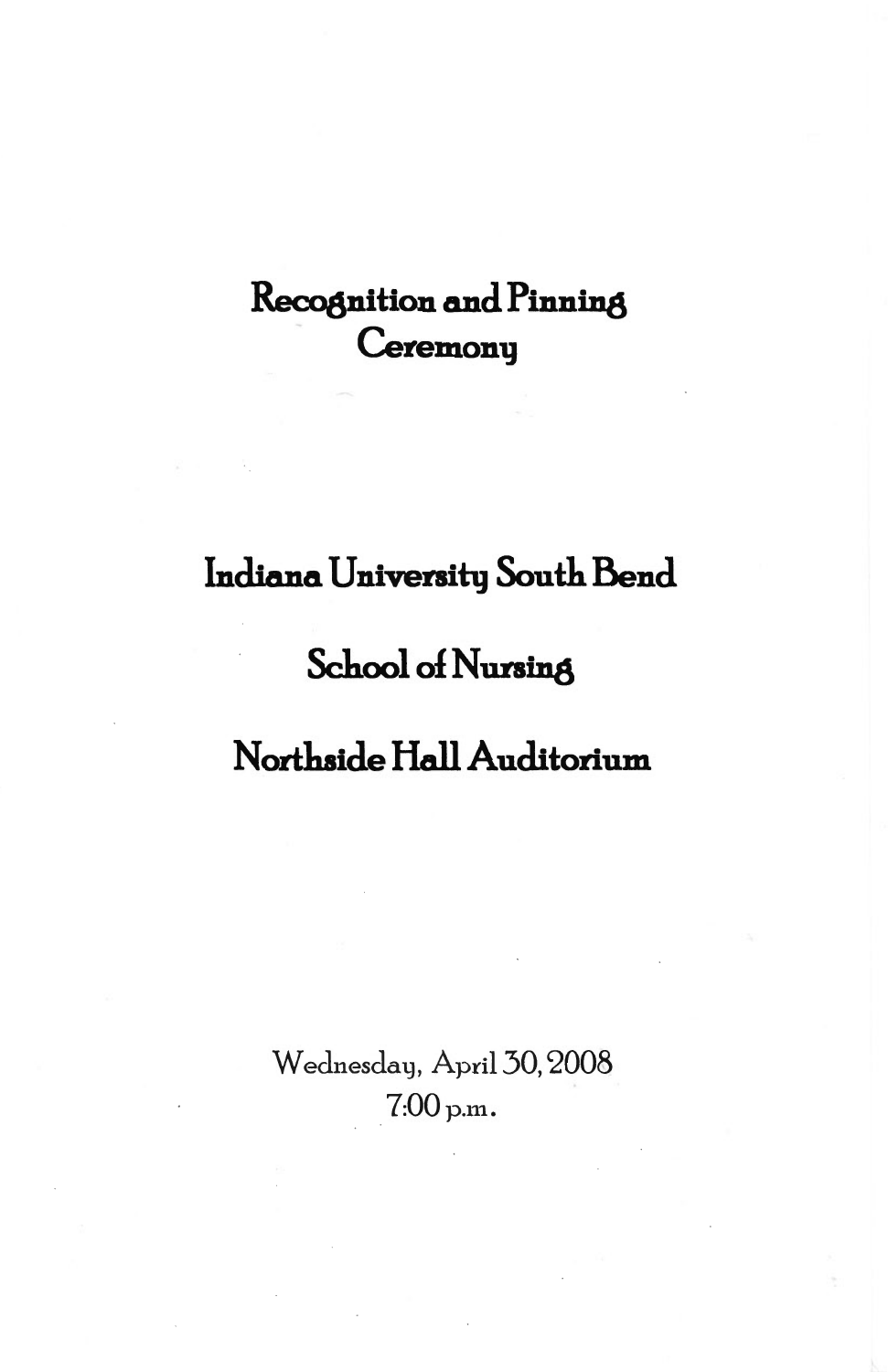#### **Thank You**

By Mandy Szynski , Nursin8 Class of December '2003

Think of someone that means more to you than life itself. Someone who has never left your side This Thank You is for them. And from the graduating class, This poem is for you, Our Family, Friends, and Loved ones. Who have been our support, our rock we could lean on. We have been through some ups and downs in nursing school We never knew which way we were coming or going at times. At some points, we wanted to quit or  $g$ ive up. But something always kept us going. The only sure thing we knew was that you were there for us You supported us through the tough times You supported us through the good times You are here today to see we accomplished it We made our dream We reached our goal From all of us, we love you.

Thank you.

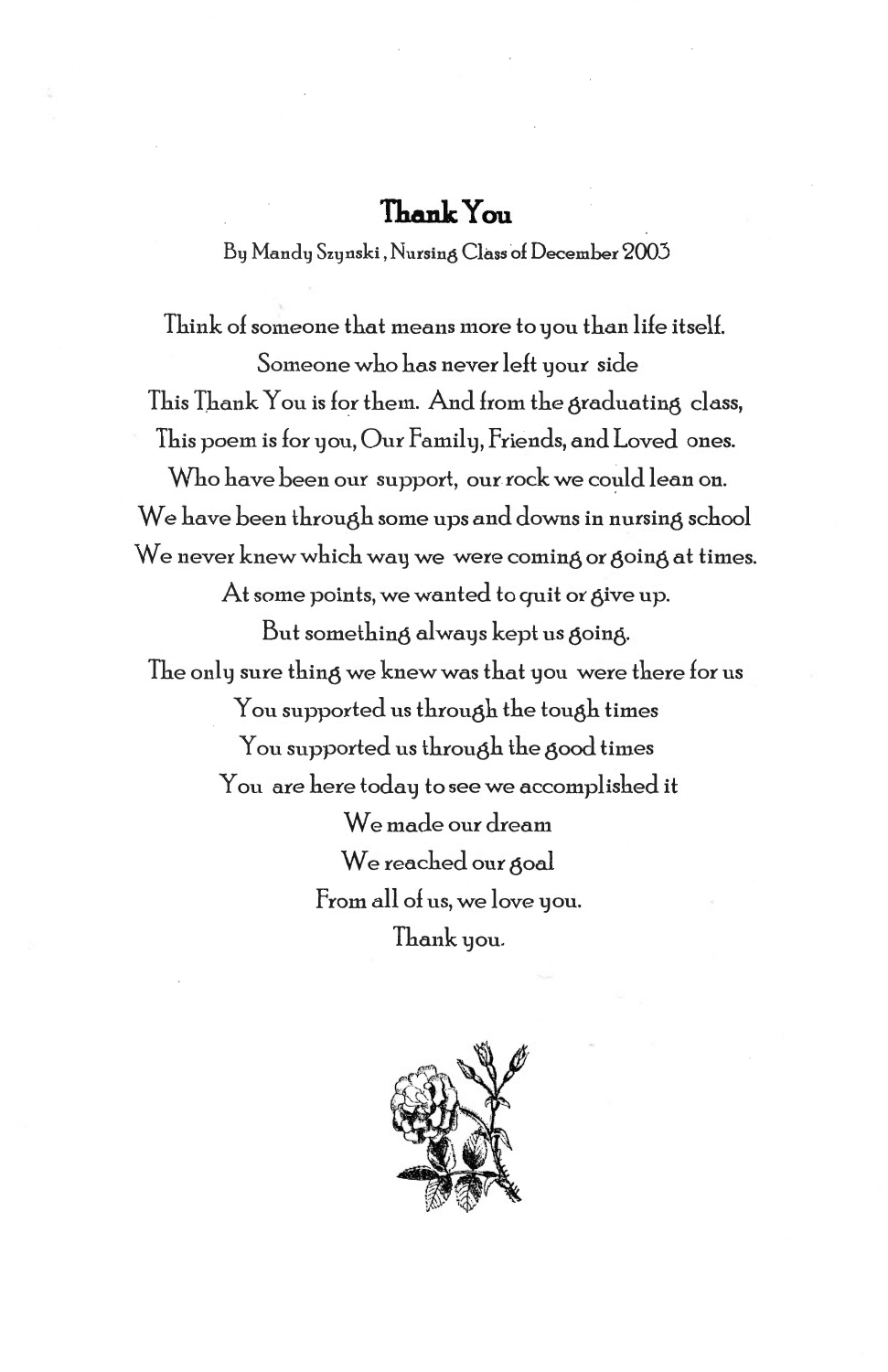### Recognition and Pinning Program

Introduction

Welcome

Alumni Greetings

Opening Remarks

Presentation of Awards Scholarships and Honors

Pinning Ceremony

Presentation of Class Gift

Candle Lighting Ceremony

Florence Nightingale Pledge

Farewell

LuAnn Woodrick President of the Faculty

Amy Murray

Sue Anderson IU South Bend Alumni Association

Alfred J. Guillaume, Jr. Vice Chancellor for Academic Affairs Mary Jo Regan-Kubinski Dean, Division of Nursing and Health Professions

Dean Regan-Kubinski

Sue Anderson Barbara Keith Cynthia Sofhauser Patricia Trethewey

Robert M. Perkins Carolyn Esther Smith

Katherine Lynn Boehler Melissa Ann Sobraski

Nicole Renae Graves Katherine Elizabeth Matchette

Jennifer Lynn Burgess

Reception to Follow in Foyer Audience Please Remain Seated During the Recessional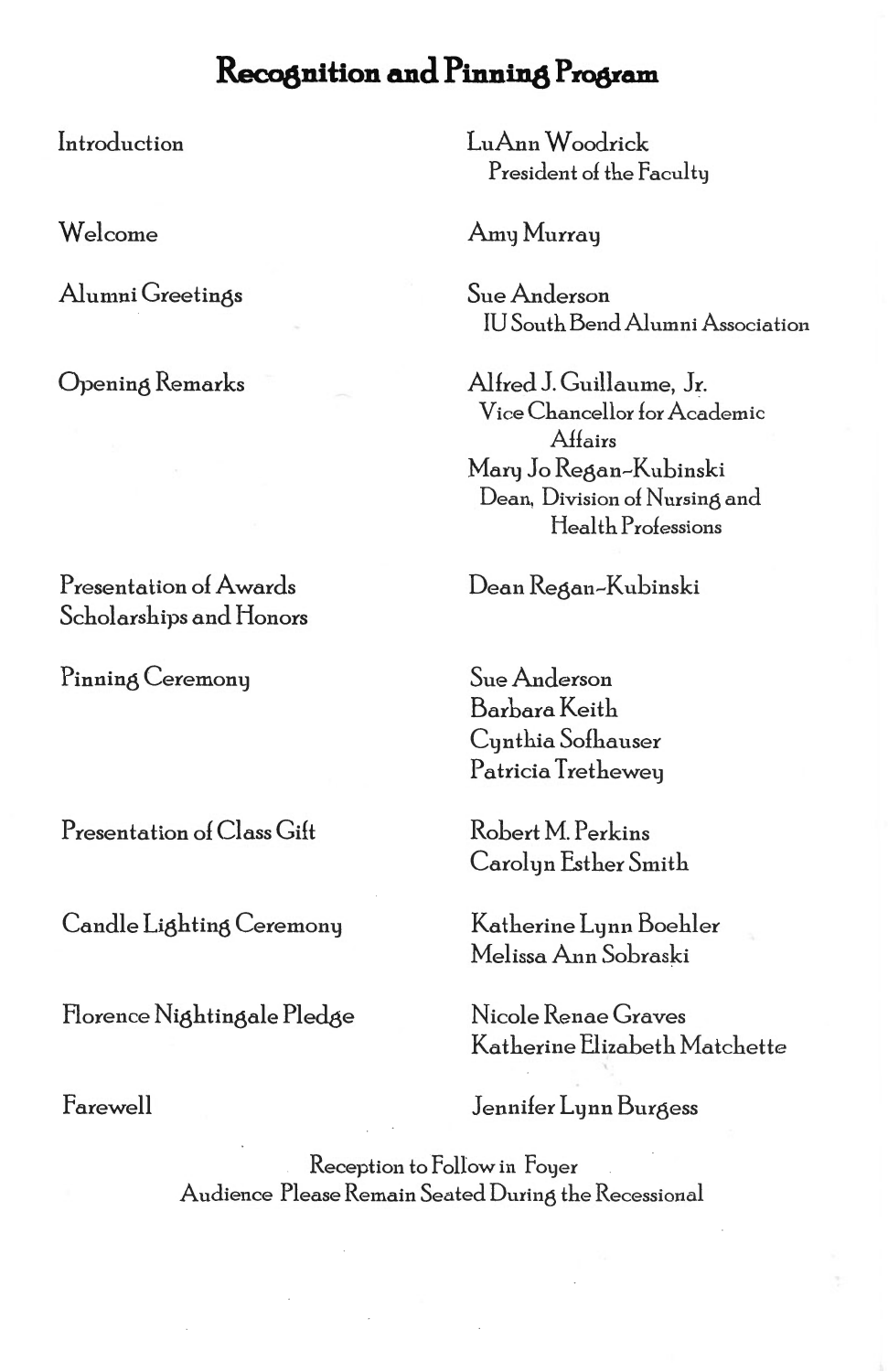## **Bachelor ol Science in** Nu.ra~ng **Degree**  Graduates

Aimee Marie Abbott Courtney Marie Albright Nicole Lynn Ballantyne Katherine Lynn Boehler Jennifer Lynn Burgess Jenni£er JoAnn Bute Bobbie Kay Costiaan Ryan Ford Nicole Renae Graves Danae Eileen Hochstedler Lisa Louise Horlander Arin May Hummel Preston Gray Krause Claudine M. Maniraguha Katherine Elizabeth Matchette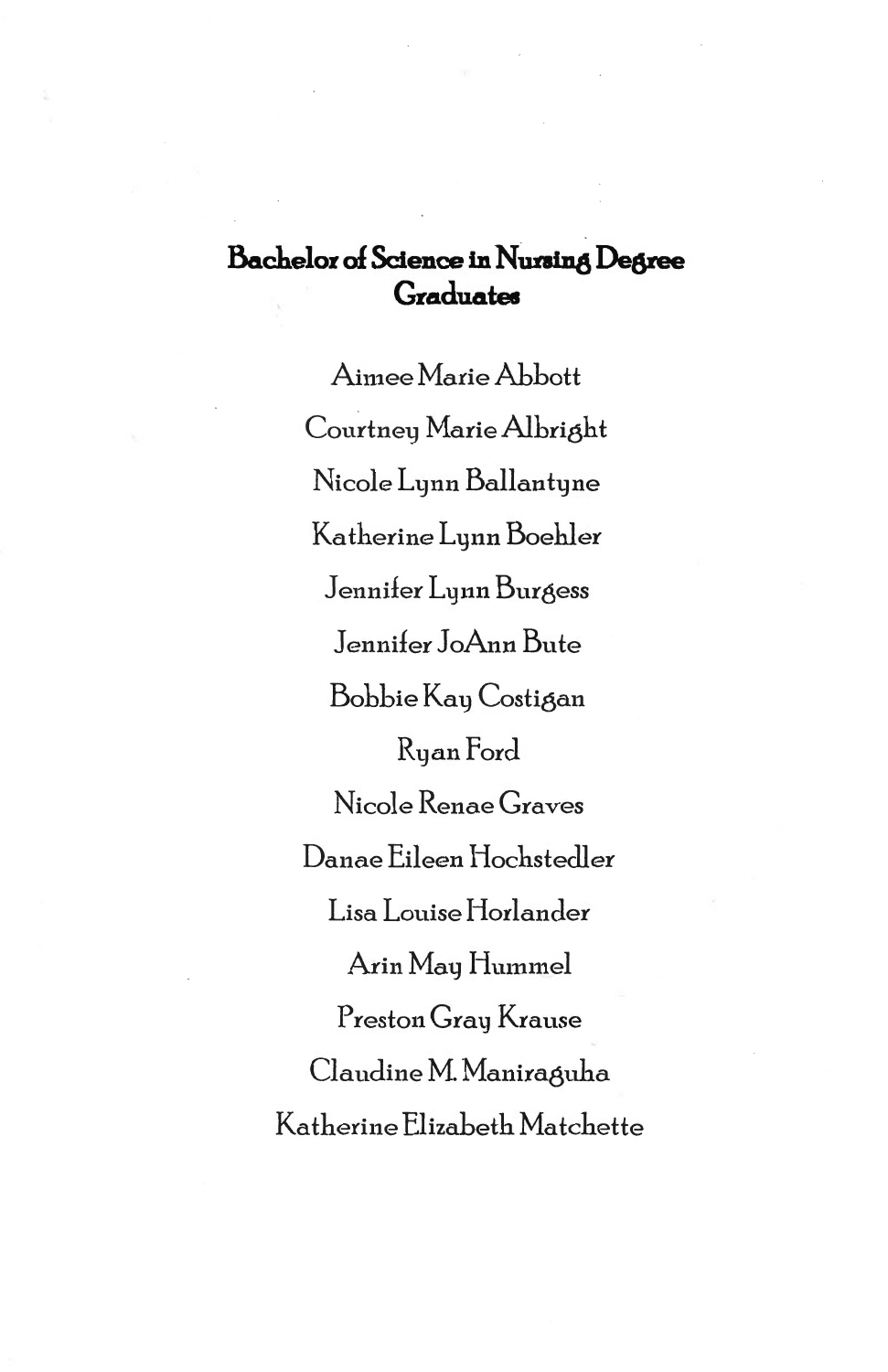### $\beta$ **Bachelor of Science in Nursing Degree** Graduates Cont'd

John Wainaina Muiru Elizabeth Melanie Onofre Rebecca Jo Papczynski Robert M. Perkins Eston Mwaniki Rugano Kristi Marie Ruggiero Amy Murray Carolyn Esther Smith Melissa Ann Sobraski Susan Renee Viner Emily Danielle Walsh

### **&chelor of Science in** NUD~ng **Degree Graduates for Prior Registered Nurses**

Sheila Letcher, RN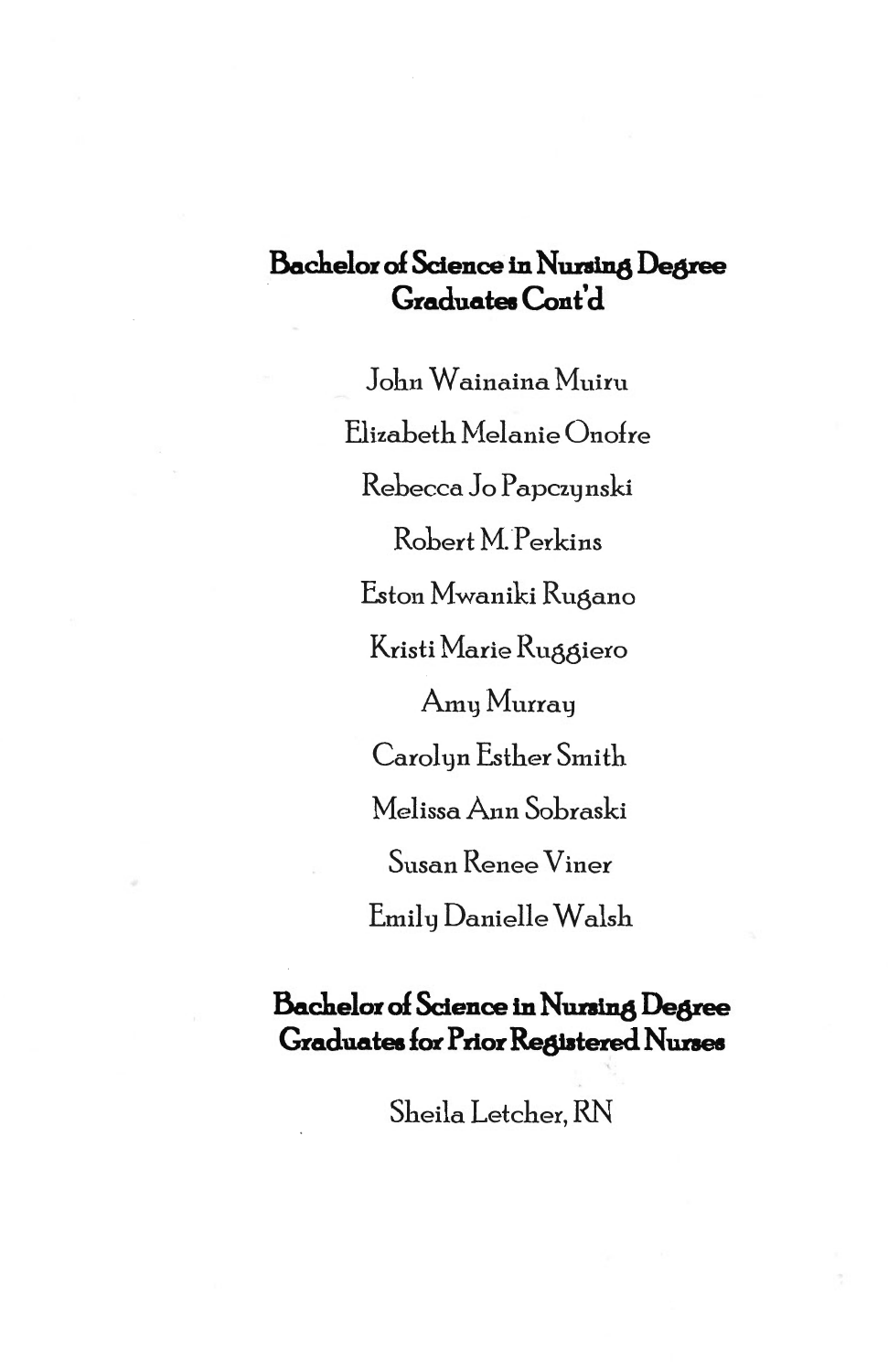## **Academic Distinction**

#### Highest Academic Distinction

Ruan Ford Sheila Letcher Carolyn Esther Smith

#### **High Academic Distinction**

Jennifer Lynn Burgess Amy Murray Kristi Marie Ruggiero Emily Danielle Walsh

#### Academic Distinction

Jennifer JoAnn Bute Preston Gray Krause Katherine Elizabeth Matchette Elizabeth Melanie Onofre Eston Mwaniki Rugano

### Clinical Excellence Awards Faculty Award to Outstanding Students

Sheila Letcher, RN Carolyn Esther Smith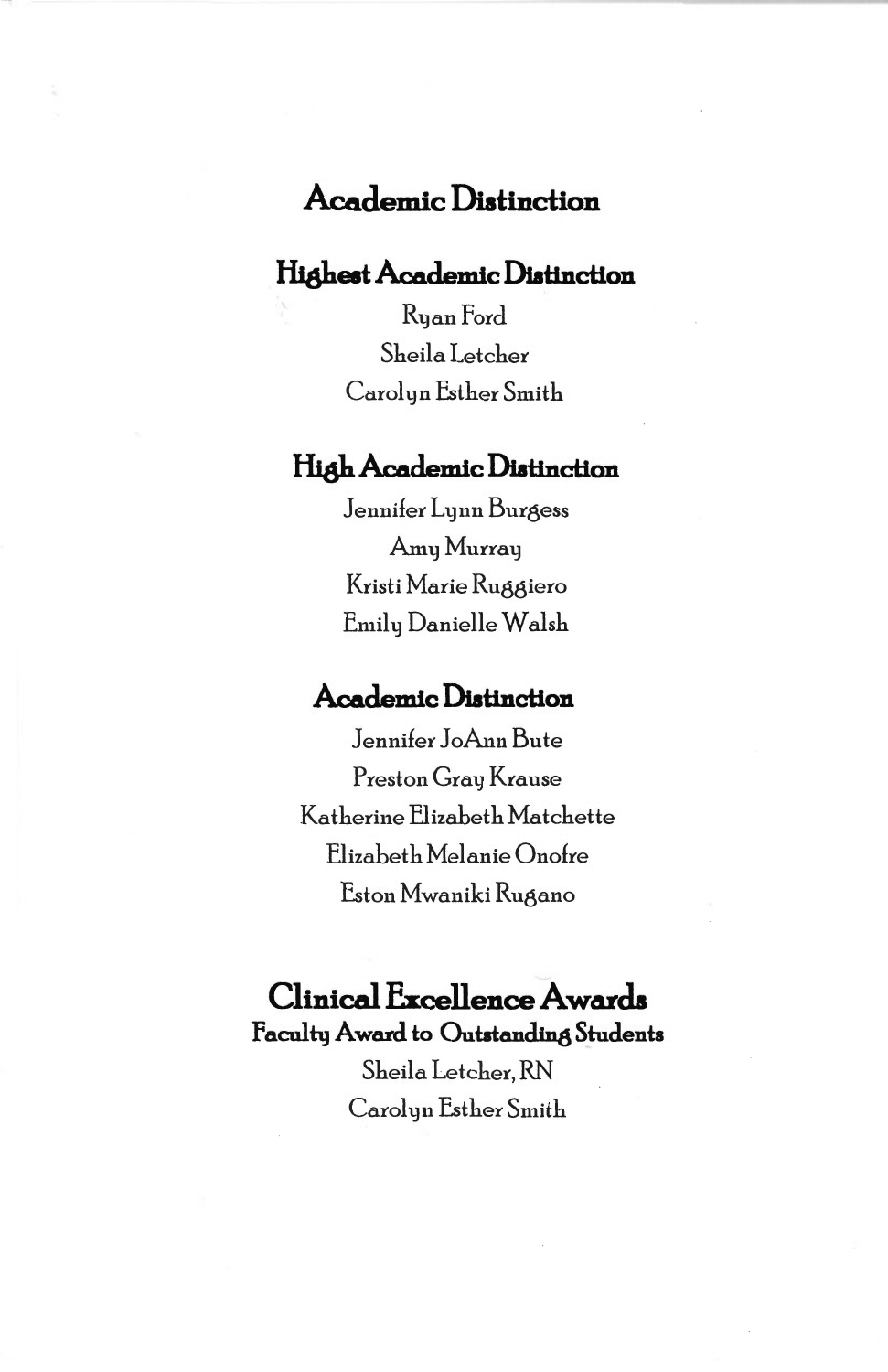## **Sigma Theta Tau International Sociehj, Alpha Chapter**

Sigma Theta Tau is the International Society of Nursing which recognizes superior achievement and the development of leadership qualities, fosters high professional standards, encourages creative work' and strenathens commitment to the ideals of the profession.

> Jennifer Lynn Burgess Ryan Ford Elizabeth Melanie Onofre Carolyn Esther Smith Melissa Ann Sobraski

## **Who's Who Among Students in American Univenitiee and Colleges**

Jennifer Lynn Burgess Preston Gray Krause Sheila Letcher Amy Murray Emily Danielle Walsh

### Nu:n~ng **2000 Scholanhip MarlJ Runkle, RN LeaaCIJ Award**

Carolyn Esther Smith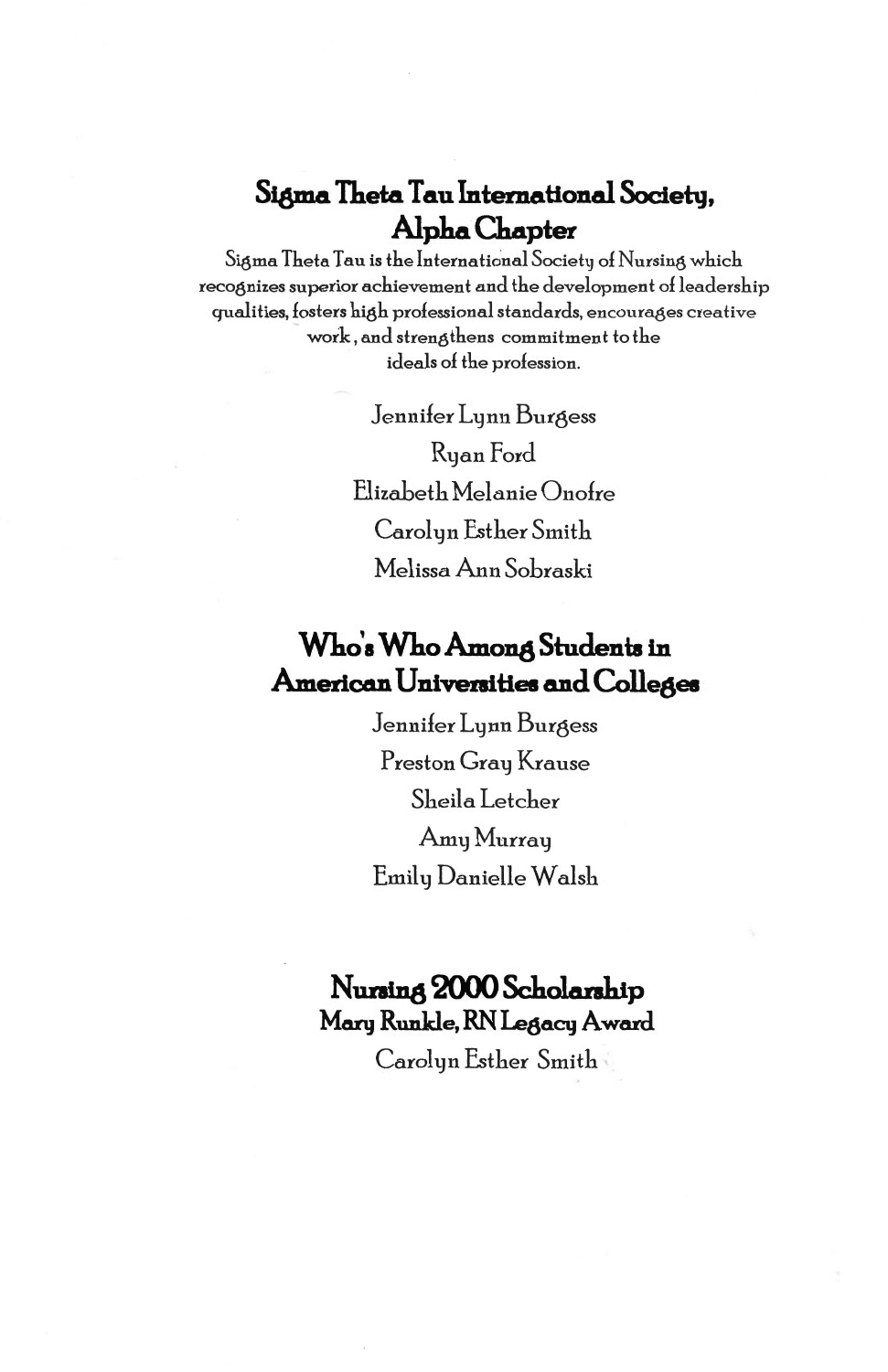### Indiana University South Bend School of Nursing Facultu

Dr. Marion Broome University Dean, Indiana University School of Nursing

Dr. Mary Jo Regan-Kubinski, Dean, Division of Nursing and Health Professions Indiana University South Bend

Sue Anderson Dr. Mary Basolo-Kunzer Glenda Davidson Dr. Teresa M. Dobrzykowski E.J. Fenner Dr. Patricia R. Henry Laura Hieronymus Sharon Imes

Sharon Jones Barbara J. Keith Marta Makielski Dr. Cynthia D. Sofhauser Tara Stokes Patricia Tretheweu LuAnn Woodrick

#### Associate Faculty

Gregory Bingaman Amy Crosson Ashley Evans Kristine Flora Christine Hawkins John Kubinski Juliana Mwose

Patti Nietch Sarah Rutchik Elizabeth Schalliol Shelley Sill Jennifer Teasley Cynthia Weyers Roxanne Wolfram

#### School of Nursing Staff

Janet Gilroy Shelley Hadden Stephanie Maxwell

Laurie Riddle Shirley Salzgeber Sandy Stutzman